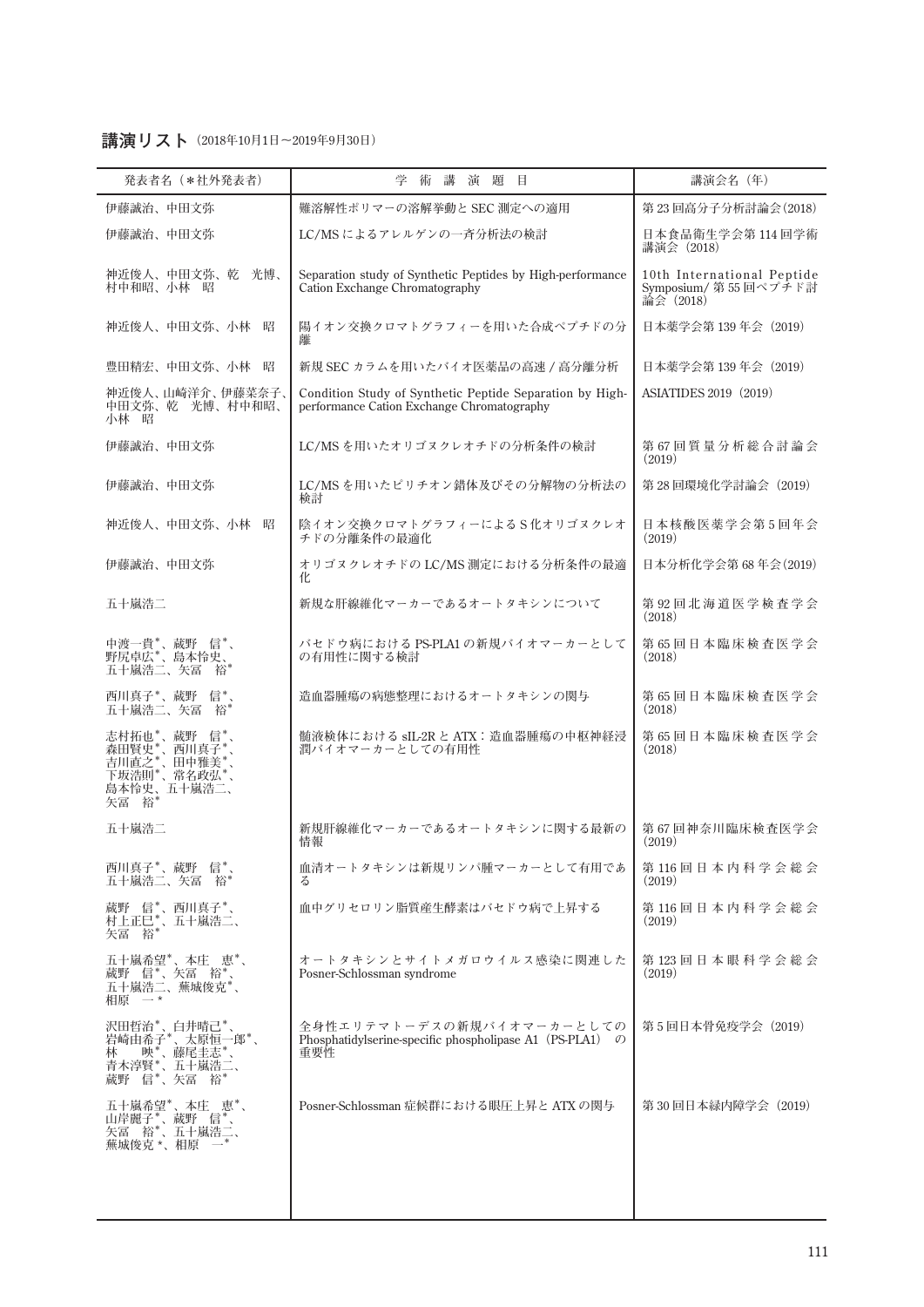| 発表者名 (*社外発表者)                                                                                            | 学<br>講<br>題<br>術<br>演<br>目                                                                                                                    | 講演会名 (年)                                                   |
|----------------------------------------------------------------------------------------------------------|-----------------------------------------------------------------------------------------------------------------------------------------------|------------------------------------------------------------|
| 五十嵐希望*、本庄 恵*、<br>山岸麗子 *、蔵野 信 *、<br>矢冨 裕 *、五十嵐浩二、<br>蕪城俊克 *、相原                                            | Posner-Schlossman 症候群における ATX と TNFa の関与                                                                                                      | 第30回日本緑内障学会 (2019)                                         |
| 五十嵐浩二                                                                                                    | 体外診断用医薬品オートタキシン製品化における生化学研究<br>の役割                                                                                                            | 第92回日本生化学会 (2019)                                          |
| 五十嵐浩二                                                                                                    | 新規線維化マーカーEテスト [TOSOH] II (オートタキシン)<br>の開発                                                                                                     | 第 59 回日本臨床化学会 (2019)                                       |
| 佐藤真治、多田芳光、村中和昭、<br>小林善美、中田文弥                                                                             | 最新水道水検査方法への高速イオンクロマトグラフィーの適<br>用検討                                                                                                            | 第26回日環協・環境セミナー全<br>国大会 in 仙台 (2018)                        |
| 佐藤真治、多田芳光、濱田幸恵、<br>村中和昭                                                                                  | 陰イオン分析における高速分析条件の検討                                                                                                                           | 第35回イオンクロマトグラ<br>フィー討論会 (2018)                             |
| 佐藤真治、多田芳光、村中和昭、<br>小林善美、中田文弥                                                                             | 最新水道水検査方法への高速イオンクロマトグラフィーの適<br>用検討                                                                                                            | JASIS 関西 2019 (2019)                                       |
| 佐藤真治、多田芳光、村中和昭、<br>小林善美、中田文弥                                                                             | 最新水道水検査方法への高速イオンクロマトグラフィーの適<br>用検討                                                                                                            | 広島県環境計量証明事業協会最<br>新技術発表会 (2019)                            |
| 田中 亨、荒木康祐、朝岡義晴、<br>寺尾陽介、大江正剛、井出輝彦、<br>村中和昭                                                               | A Novel affinity HPLC column, TSKgel FcR-IIIA-NPR, for<br>therapeutic antibody analysis                                                       | 第 18 回バイオ分離シンポジウム<br>(2018)                                |
| 田中 亨、朝岡義晴、寺尾陽介、<br>大江正剛、井出輝彦、村中和昭                                                                        | FcyRIIIA Immobilized Resin for Glycoform- and Efficacy-based<br>Separation of Therapeutic Antibodies                                          | The 11th HIC/DSP (2018)                                    |
| 大森俊昴、田中 亨、村中和昭                                                                                           | Evaluation of Next Generation Hydrophobic Interaction<br>Chromatography Resin for Aggregate Removal from<br><b>Monoclonal Antibodies</b>      | The 11th HIC/DSP (2018)                                    |
| 田中 亨、荒木康祐、朝岡義晴、<br>寺尾陽介、大江正剛、井出輝彦、<br>村中和昭                                                               | A novel affinity HPLC column, TSKgel FcR-IIIA-NPR, for<br>therapeutic antibody analysis                                                       | 15th Annual PEGS Boston (2019)                             |
| 村中和昭、乾 光博、水流裕明                                                                                           | バイオ医薬品分析に適した SEC カラム TSKgelR UP-SW シ<br>リーズの紹介                                                                                                | 第3回バイオ医薬 EXPO (2019)                                       |
| 田中 亨、荒木康祐、寺尾陽介、<br>朝岡義晴、大江正剛、井出輝彦、<br>村中和昭                                                               | 抗体医薬品の糖鎖を識別する新規アフィニティ分析カラムの<br>紹介                                                                                                             | 第3回バイオ医薬 EXPO (2019)                                       |
| 田中 亨、荒木康祐、寺尾陽介、<br>朝岡義晴、大江正剛、井出輝彦、<br>村中和昭                                                               | 抗体医薬品の糖鎖を識別する新規アフィニティ分析カラムの<br>紹介                                                                                                             | IASIS 2019 (2019)                                          |
| 重美、岡村和彦*<br>岸                                                                                            | 非引火性炭化水素系洗浄剤及び洗浄システム                                                                                                                          | 第 22 回JICC洗浄技術フォー<br>ラム(2018)                              |
| 石井 徹、榊<br>孝                                                                                              | アルコール十酸環境中におけるジルコニウムの腐食挙動                                                                                                                     | 第65回材料と環境討論会(2018)                                         |
| 梅﨑将一、松永敬浩、山本和明、<br>山田 奨、開川武史                                                                             | PVC 中空多孔体の合成と用途                                                                                                                               | 第 27 回ポリマー材料フォーラム<br>(2018)                                |
| 梅﨑将一、山本和明、松永敬浩                                                                                           | PVC 中空多孔体の特性と用途                                                                                                                               | 石油学会第62回年会 (2018)                                          |
| S. Matsuno*, K. Toko*,<br>$\mbox{M. Mesuda}\xspace_{*}$ H. Kuramochi<br>, $\mbox{T. Seemasu}\xspace^{*}$ | Significant improvement of photoresponsivity of BaSi, films<br>directly formed by sputtering with various Ba-to-Si deposited<br>atomic ratios | The 37th Electronic Materials<br>Symposium $(2018)$        |
| 飯嶋和樹、古川琴浩、豊嶋俊薫、<br>片山晃治、神 尚孝*<br>山本純平*、関 実<br>実*                                                         | 抗体医薬品中のサブビジブル粒子定量技術                                                                                                                           | 化学とマイクロ・ナノシステム<br>学会第38回研究会 (2018)                         |
| Y. Tsuchida, M. Mesuda,<br>H. Kuramochi, T. Takahashi*,<br>M. Shimizu                                    | High crystalline GaN thin films formed by sputtering method                                                                                   | International Workshop on<br>Nitride Semiconductors (2018) |
| K. Aoyama*, H. Kuramochi,<br>M. Mesuda, R. Akiike,<br>T. Shimizu *, Y. Kimura *,<br>H. Funakubo *        | Characterization crystal phase and thermoelectric properties<br>of thin film SrSi <sub>2</sub>                                                | 2018 MRS Fall Meeting and<br>Exhibit $(2018)$              |
| Y. Terao, R. Otake,<br>N. Yamanaka, S. Endo, T. Ide                                                      | Quick Analysis for the Differences of mAb's Glycoforms at<br>Each Cell Culturing Day with TSKgelR FcR-IIIA-NPR Column                         | 18th BioSeparation Symposium &<br>School BSSS2018 (2018)   |
|                                                                                                          |                                                                                                                                               |                                                            |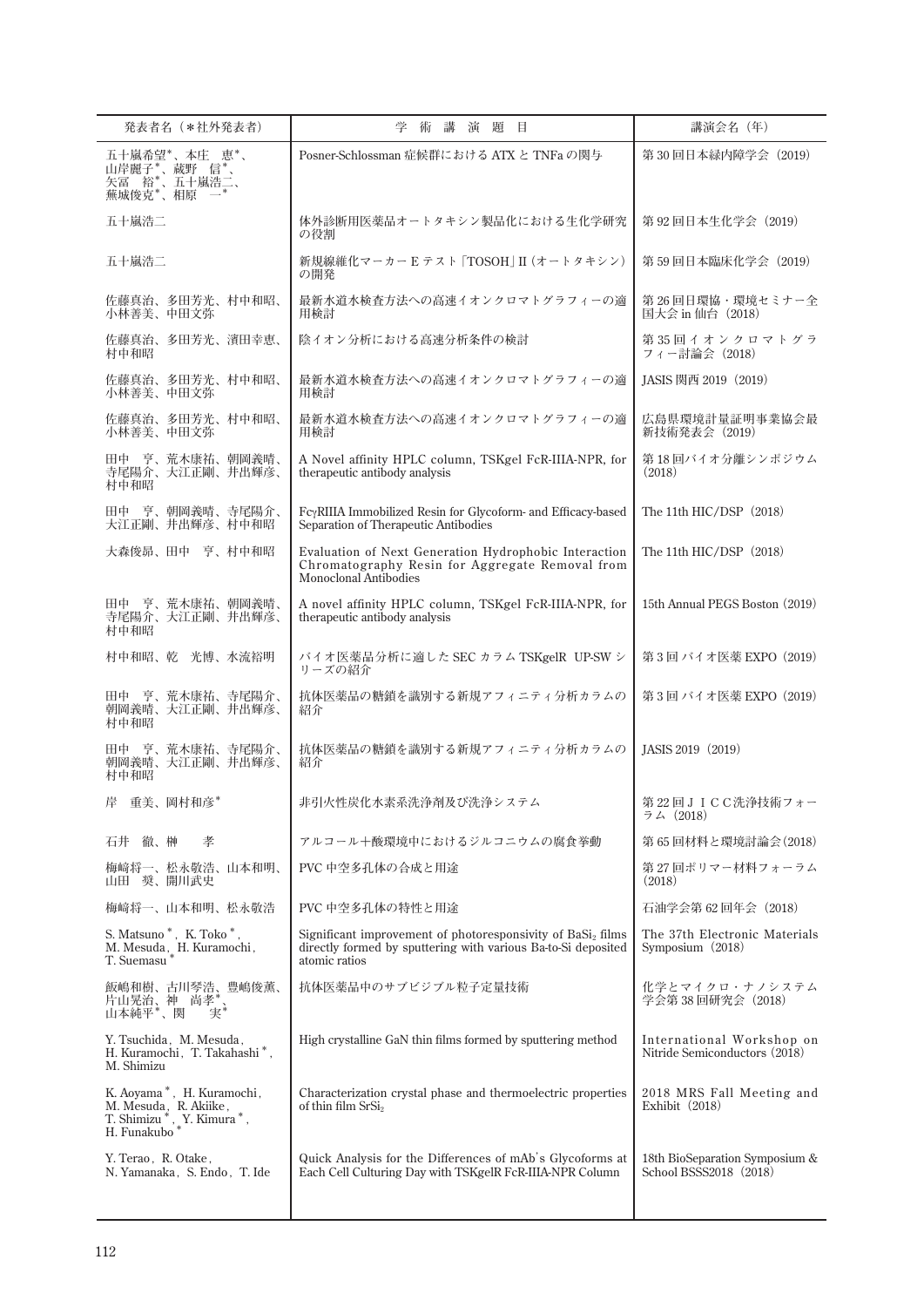| 発表者名 (*社外発表者)                                                                                                                                                                                 | 学<br>目<br>術<br>講<br>演<br>題                                                                                                                  | 講演会名(年)                                                                                       |
|-----------------------------------------------------------------------------------------------------------------------------------------------------------------------------------------------|---------------------------------------------------------------------------------------------------------------------------------------------|-----------------------------------------------------------------------------------------------|
| K. Taira*, T. Suzuki*,<br>W. Konno <sup>*</sup> , H. Itoh <sup>*</sup> , H. Chiba,<br>M. Koden <sup>*</sup> , T. Takahashi <sup>*</sup> ,<br>T. Furukawa <sup>*</sup>                         | Development of High Gas Barrier Film Using Novel Precursor<br>by Roll to Roll PECVD                                                         | 25th International Display<br>Workshops (2018)                                                |
| $\begin{array}{ll} \text{T. Suzuki}^*, \text{ W. Konno}^*,\\ \text{K. Taira}^*, \text{ H. Chiba, H. Itoh}^*,\\ \text{M. Koden}^*, \text{ T. Takahashi}^*,\\ \text{T. Furukawa}^* \end{array}$ | High Gas Barrier Films with Heterogeneous Multilayer                                                                                        | 25th International Display<br>Workshops (2018)                                                |
| 青山航大*、倉持豪人、召田雅実、<br>·秋池 良、井出啓介*、<br>片瀬貴義*、神谷利夫*、<br>片瀬貞義*、清水荘雄*、<br>舟窪 浩*                                                                                                                     | 共スパッタ法で作製した BaxSr1-xSi2 膜の作製と熱電特性評<br>価                                                                                                     | 第57回セラミックス基礎科学討<br>論会(2019)                                                                   |
| 奥山隆平*、木庭幸子*、<br>秋山泰之、二見達、森本篤史                                                                                                                                                                 | 誘電泳動を応用した CTC 検出装置を用いたメラノーマ患者<br>末梢血からの循環腫瘍細胞の検出と解析                                                                                         | 第3回 Liquid Biopsy 研究会<br>(2019)                                                               |
| 大嶽遼子、山中直紀、遠藤<br>諭、<br>寺尾陽介                                                                                                                                                                    | TSKgel FcR-IIIA-NPR を用いた抗体培養生産時における抗体<br>糖鎖構造の簡易モニタリング                                                                                      | 化学工学会第84年会 (2019)                                                                             |
| Y. Terao, R. Otake,<br>N. Yamanaka                                                                                                                                                            | Rapid analysis of the differences of the separation profiles<br>based on mAb's glycoforms at each cell culturing day with new<br>FcR-Column | 日本化学会第99春季年会(2019)                                                                            |
| 青山航大*'、倉持豪人、召田雅実、<br>·秋池 唐、清水荘雄*、<br>井出啓介*、片瀬貴義*、<br>神谷利夫*、木村好里*、<br>神谷利夫*、木村好里*、                                                                                                             | 共スパッタ法で作製した BaxSr1-xSi2 膜の熱電特性                                                                                                              | 第 66 回応用物理学会春季学術講<br>演会 (2019)                                                                |
| 根本泰良*、召田雅実、倉持豪人、<br>松野賢司*、都甲 薫*、<br>末益 崇*                                                                                                                                                     | スパッタリング法による BaSi2の二段階成長と特性評価                                                                                                                | 第 66 回応用物理学会春季学術講<br>演会 (2019)                                                                |
| Y. Terao, R. Otake                                                                                                                                                                            | Semi-Prep FcR column for Separation of Monoclonal<br>Antibodies based on Differences in N-glycans                                           | PREP 2019 32nd International<br>Symposium on Preparative and<br>Process Chromatography (2019) |
| 寺尾陽介                                                                                                                                                                                          | ヒト FcyRIII 固定化分離剤による抗体医薬品の分離と培養条<br>件最適化                                                                                                    | 第32回日本動物細胞工学会<br>2019年度大会 (2019)                                                              |
| 根本泰良*、松野賢司*、<br>末益 崇*、都甲<br>倉持豪人、召田雅実                                                                                                                                                         | Drastic enhancement of photoresponsivity in C-doped BaSi <sub>2</sub><br>films formed by radio-frequency sputtering                         | APAC Silicide (2019)                                                                          |
| K. Aoyama *, T. Shimizu *,<br>H. Kuramochi, M. Mesuda,<br>R. Akiike, K. Ide*, T. Katase*<br>T. Kamiya*, Y. Kimura*<br>H. Funakubo*                                                            | Thermoelectric property of $MxSr1-xSi2$ (M = Ca, Ba) film<br>prepared by co-sputtering method                                               | APAC Silicide (2019)                                                                          |
| 益田昇佳                                                                                                                                                                                          | 出願前調査における Patent Explorer 19 の活用 - 一教師 data<br>設定のコツー                                                                                       | 第5回パテント・エクスプロー<br>ラーユーザー勉強会 (2019)                                                            |
| 根本泰良*、佐藤拓磨*、<br>薫*.<br>召田雅実、倉持豪人、都甲<br>末益崇                                                                                                                                                    | スパッタリング法による C-doped BaSi2 の作製と特性評価                                                                                                          | 第80回応用物理学会秋季学術講<br>演会 (2019)                                                                  |
| 青山航大*、清水荘雄*、<br>倉持豪人、召田雅実、秋池<br>井出啓介*、片瀬貴義*、<br>良、<br>神谷利夫*、/ mg 表<br>舟窪 浩*、木村好里*、                                                                                                            | 二元同時スパッタ法で作製した AeSi, 膜の作製                                                                                                                   | 第 80 回応用物理学会秋季学術講<br>演会 (2019)                                                                |
| T.Toyoshima, K.Iijima,<br>K.Furukawa, K.Katayama,<br>N. Jin <sup>*</sup> , M. Seki <sup>*</sup> ,                                                                                             | The Novel System for Quantification of Aggregated Antibodies                                                                                | 第 10 回タンパク質・抗体工学サ<br>ミット (PEGS) 欧州大会 (2018)                                                   |
| 片山晃治、川井 明*、桐谷英昭、<br>西澤恵一郎*                                                                                                                                                                    | マイクロリアクターによる均一微粒子製造技術の開発                                                                                                                    | 化学とマイクロ・ナノシステム<br>学会 第39回研究会 (2019)                                                           |
| 尚孝*、山田真澄*、<br>神<br>関<br>実*、飯嶋和樹、片山晃治                                                                                                                                                          | 簡便なスケールアップを可能にするマイクロ流体スリット構<br>造を用いた粒子分離                                                                                                    | 化学工学会横浜大会 (2019)                                                                              |
| 坂下竜一                                                                                                                                                                                          | 高分子シミュレーションと機械学習のシナジー                                                                                                                       | 高分子学会九州支部フォーラム<br>(2019)                                                                      |
|                                                                                                                                                                                               |                                                                                                                                             |                                                                                               |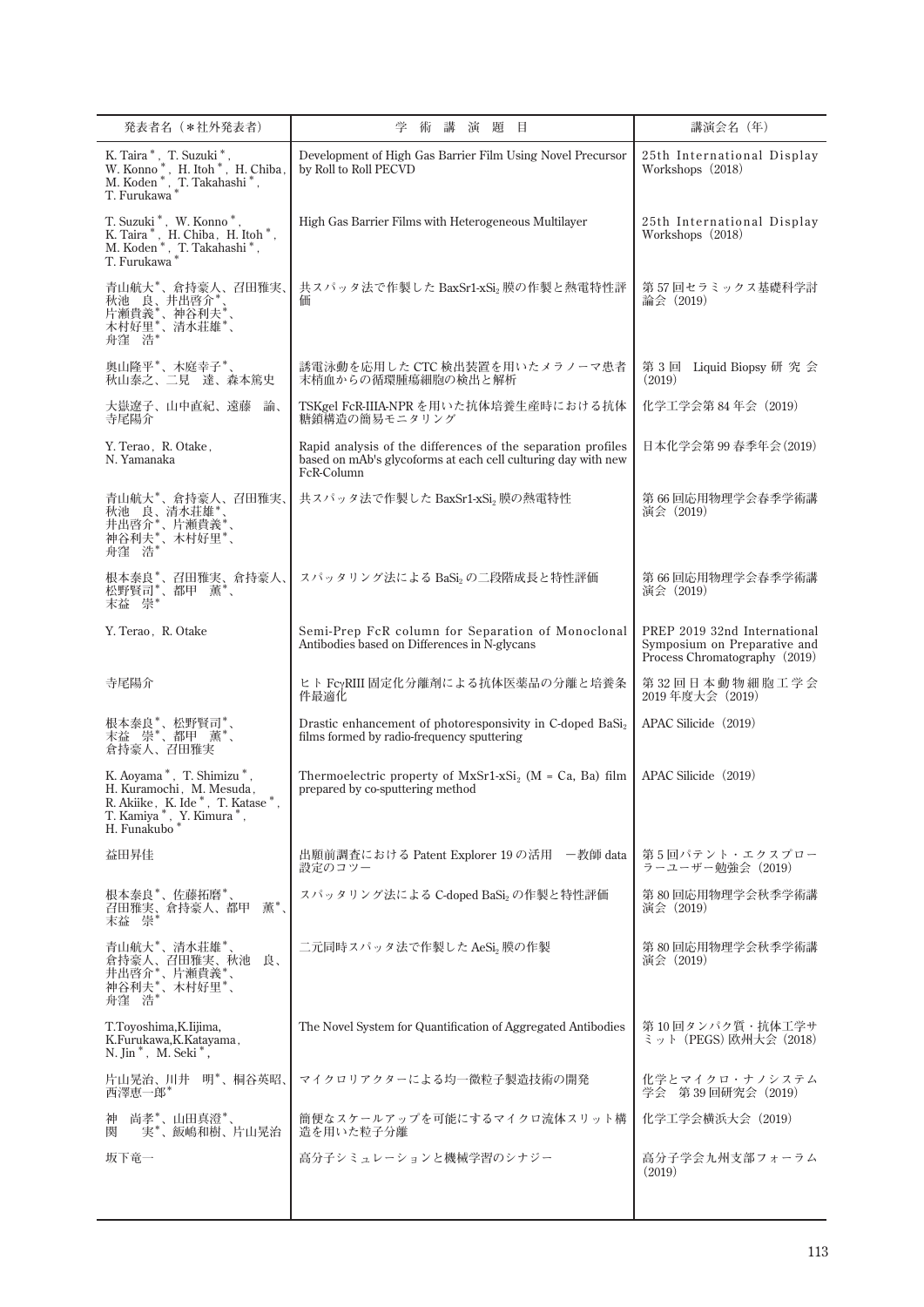| 発表者名 (*社外発表者)                                                                                                             | 術講演題目<br>学                                                                                                                                                                    | 講演会名 (年)                                                                         |
|---------------------------------------------------------------------------------------------------------------------------|-------------------------------------------------------------------------------------------------------------------------------------------------------------------------------|----------------------------------------------------------------------------------|
| 坂下竜一                                                                                                                      | シミュレーション・MI を活用した高分子材料開発                                                                                                                                                      | 化学工業日報社主催 化学・材<br>料産業における新たな研究開発<br>の方向性 (2019)                                  |
| 坂下竜一、滝本淳一*、<br>岩方裕一*、茶木健太*                                                                                                | シミュレーションと機械学習を用いた分岐高分子の伸長粘度<br>推算                                                                                                                                             | 第68回高分子討論会 (2019)                                                                |
| 福田 貴、田靡正雄、奥<br>慎也、<br>片桐史章、宮下真人、李<br>狂輝、<br>森 貴裕                                                                          | フレキシブルデバイスの可能性を開く新材料                                                                                                                                                          | コンバーティングテクノロジー<br>総合展 IFlex2019 (2019)                                           |
| 庄司 樹*、和田英樹*、<br>福田 貴、杉本俊之*<br>時任静士*、松井弘之*                                                                                 | 静電誘導を利用した有機 FET 型非接触センサ                                                                                                                                                       | 第 80 回応用物理学会秋季学術講<br>演会 (2019)                                                   |
| 和田英樹*、塩飽 黎、福田 貴、<br>時任静士*、松井弘之*                                                                                           | dual-gate および tri-gate 構造を用いた印刷型有機トランジス<br>タの閾値電圧制御                                                                                                                           | 第 80 回応用物理学会秋季学術講<br>演会 (2019)                                                   |
| 鈴木茉由加、井上善彰、大浜俊生、<br>山本敏秀、森 勝朗                                                                                             | 含塩素エーテル系ポリオールを用いたポリウレタンの特性                                                                                                                                                    | 第 27 回ポリマー材料フォーラム<br>(2018)                                                      |
| 鈴木茉由加、井上善彰、大浜俊生、<br>山本敏秀、森 勝朗                                                                                             | 含塩素エーテル系ポリオールを用いたポリウレタンの特性                                                                                                                                                    | ポリウレタンフォーラム「ポリ<br>ウレタンを考える XX   (2019)                                           |
| 細見将吾*、田中 亮*、<br>中山祐正*、塩野 毅*、<br>井上善彰、山本敏秀、森<br>勝朗                                                                         | イミノホスファゼニウムアルミニウムアート錯体を触媒とす<br>るプロピレンオキシドの開環重合                                                                                                                                | 日本化学会中国四国支部大会<br>(2018)                                                          |
| S. Hosomi <sup>*</sup> , R. Tanaka <sup>*</sup> ,<br>Y. Nakayama*, T. Shiono*,<br>Y. Inoue, T. Yamamoto,<br>K. Mori       | Ring-Opening Polymerization of Propylene Oxide Catalyzed by<br>Iminophosphazenium Aluminate Complex                                                                           | The 7th Joint Conference<br>on Renewable Energy and<br>Nanotechnology (2018)     |
| Y. Inoue, T. Yamamoto,<br>K. Ishibashi, K. Mori                                                                           | Low-USV PPG Catalyzed by Novel Cooperative Organic Base/<br>Lewis Acid Catalyst                                                                                               | 2018 Polyurethane Technical<br>Conference (2018)                                 |
| S. Someya, T. Ohashi, Y. Mori,<br>T. Asakawa, M. Hanaya,<br>M. Oguri, R. Watanabe <sup>*</sup> ,<br>C. Fukuhara*          | Deactivation factor analyzed by XANES in CuCl <sub>2</sub> -KCl/Al <sub>2</sub> O <sub>3</sub> for<br>process intensification of commercial ethylene oxychlorination<br>plant | 6th International Workshop on<br>Process Intensification (2018)                  |
| T. Ohashi, S. Someya, Y. Mori,<br>T. Asakawa, M. Hanaya,<br>M. Oguri, R. Watanabe <sup>*</sup> , C. Fukuhara <sup>*</sup> | Kinetic study of $CuCl2-KC1/Al2O3$ catalyst for ethylene-<br>oxychlorination deactivated in commercial scale plant                                                            | 6th International Workshop on<br>Process Intensification (2018)                  |
| S. Someya, T. Ohashi, Y. Mori,<br>T. Asakawa, M. Hanaya,<br>M. Oguri, R. Watanabe <sup>*</sup> ,<br>C. Fukuhara           | Deactivation characterics and carbon deposition property<br>of commercial $CuCl2-KC1/Al2O3$ catalyst for oxygen-based<br>oxychlorination process                              | 18th Asian Pacific Confederation<br>of Chemical Engineering<br>Congress $(2019)$ |
| T. Ohashi, S. Someya, Y. Mori,<br>T. Asakawa, M. Hanaya,<br>M. Oguri, R. Watanabe*,<br>C. Fukuhara*                       | Kinetic study for oxygen-based oxychlorination over CuCl <sub>2</sub> -<br>KCl/Al <sub>2</sub> O <sub>3</sub> catalyst deactivated in commercial scale plant                  | 18th Asian Pacific Confederation<br>of Chemical Engineering<br>Congress $(2019)$ |
| 森 嘉彦                                                                                                                      | エチレンのオキシ塩素化反応における触媒劣化の解析とその<br>利用                                                                                                                                             | 第3回東日本キャタリシスセミ<br>$\tau$ – (2018)                                                |
| 増田 淳、川戸大輔、林 卓矢、<br>大嶽真都、幸田真吾                                                                                              | EVOH 用改質剤の性能と応用                                                                                                                                                               | 第 28 回日本包装学会年次大会<br>(2019)                                                       |
| 荒岡伸太郎、遠藤 徹、<br>服部晃幸                                                                                                       | ナフサの未利用留分を活用した環境負荷が低い新規石油樹脂<br>の開発                                                                                                                                            | 第8回 JACI/GSC シンポジウム<br>(2019)                                                    |
| 大嶽真都                                                                                                                      | 合わせガラス中間膜用メルセンの特性紹介                                                                                                                                                           | 第2回接着・接合EXPO(2018)                                                               |
| 中山峰花*、國脇大樹、鶴田貴志、<br>齋藤俊裕、川口大輔*、<br>田中敬二*                                                                                  | 液体界面におけるクロロスルホン化ポリエチレンの分子鎖凝<br>集状態                                                                                                                                            | 繊維学会西部支部講演会(2018)                                                                |
| 中山峰花*、國脇大樹、鶴田貴志、<br>齋藤俊裕、川口大輔*、<br>田中敬二*                                                                                  | 液体界面におけるオレフィン系ポリマーアロイの分子鎖凝集<br>状態                                                                                                                                             | 第 8 回 CSI 化学フェスタ(2018)                                                           |
| 増田 淳、川戸大輔、<br>林 卓矢、大嶽真都、幸田真吾                                                                                              | EVOH 接着改質剤の開発                                                                                                                                                                 | 第 27 回ポリマー材料フォーラム<br>(2018)                                                      |
|                                                                                                                           |                                                                                                                                                                               |                                                                                  |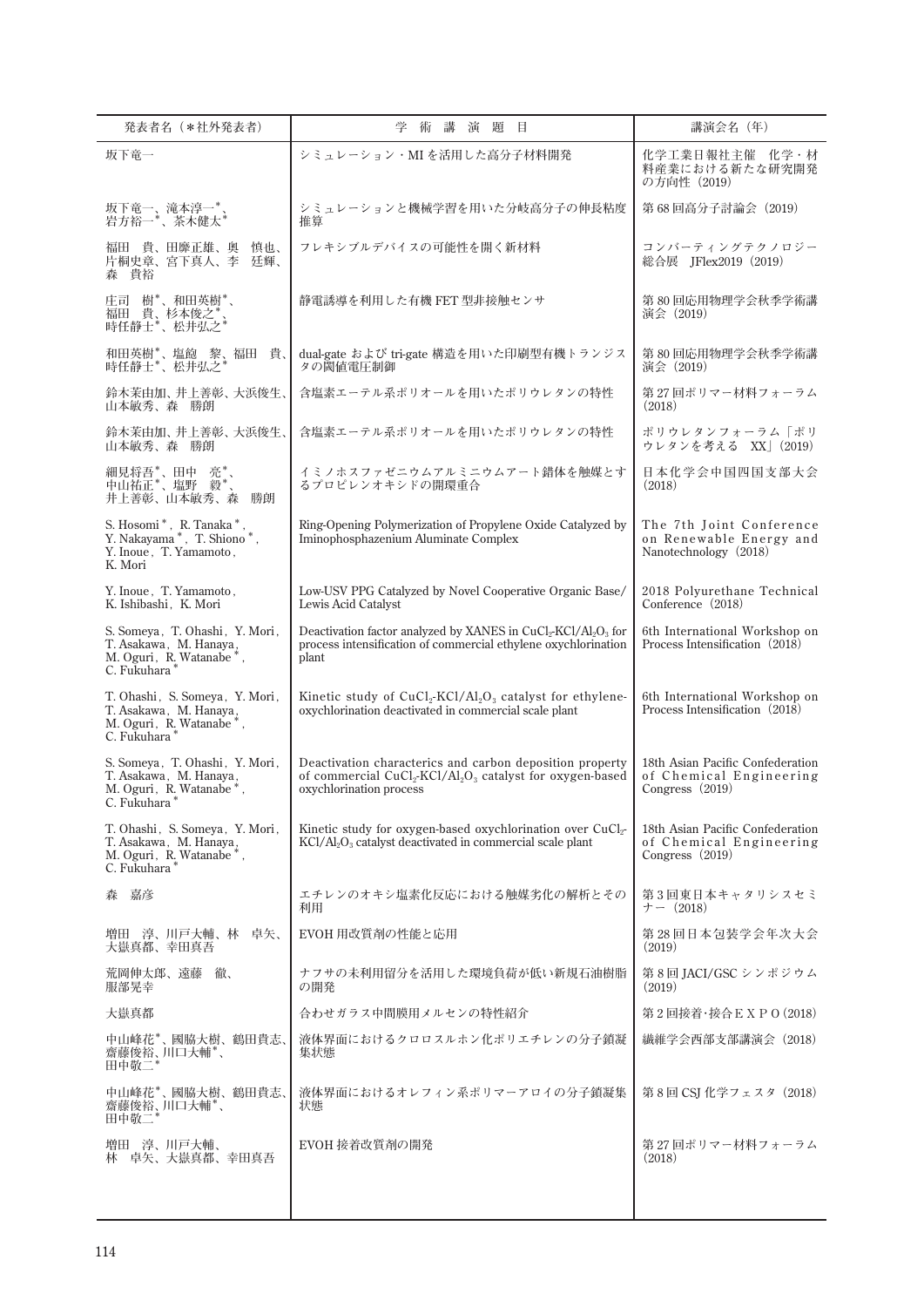| 発表者名 (*社外発表者)                                                                                                    | 術 講<br>演題目<br>学                                                                                                                                         | 講演会名 (年)                                                                     |
|------------------------------------------------------------------------------------------------------------------|---------------------------------------------------------------------------------------------------------------------------------------------------------|------------------------------------------------------------------------------|
| 大西拓也、若林保武、稲富 敬、<br>阿部成彦、成田千尋*、清水由惟*。<br>上原宏樹*、山延 健*                                                              | メタロセン系超高分子量ポリエチレンの物性および溶融延伸<br>挙動                                                                                                                       | 第 27 回ポリマー材料フォーラム<br>(2018)                                                  |
| 清水由惟*、高澤彩香*、<br>上野雅彦*、上原宏樹*、<br>山延 健* 、大西拓也、若林保武、<br>稲富 敬、阿部成彦                                                   | 分子量分布の異なる超高分子量ポリエチレンフィルムの溶融<br>延伸後の冷却結晶化過程における in-situ X線計測                                                                                             | 第1回北関東地区講演会 (2019)                                                           |
| 中村亮博                                                                                                             | 塩素ガス処理工程の安定化対策                                                                                                                                          | 第 114 回ソーダ工業会西部地区<br>委員会(2018)                                               |
| 良太、根倉広宇<br>宮                                                                                                     | 運転支援システム導入による技術伝承                                                                                                                                       | 日本プラントメンテナンス協会<br>活動事例発表会 西日本地区大会<br>(2019)                                  |
| 謝 宝偉*、岡田重人*、<br>喜多條鮎子*、藤田裕樹*、<br>岡 伸人*、西田哲明*、<br>高橋健一*、岡田昌樹、小林<br>渉、<br>高原俊哉                                     | メカニカルミリング法で合成した Na3FePO4CO3 の正極特<br>性                                                                                                                   | 2018年電気化学会秋季大会<br>(2018)                                                     |
| 松井光二、吉田英弘*、<br>斉藤光浩*、熊本明仁*、<br>幾原雄一*                                                                             | ジルコニアセラミックスの力学特性劣化機構の解明                                                                                                                                 | 文部科学省ナノテクノロジープ<br>ラットフォーム平成30年度利用<br>成果発表会 (2018)                            |
| K.Tokumoto, H.Fujiwara                                                                                           | Impact of Amine Catalyst on Aldehyde Generation from Polyol<br>Decomposition                                                                            | 2018 Polyurethane Technical<br>Conference (2018)                             |
| 松本直樹                                                                                                             | 有機EL用電荷輸送材料の開発                                                                                                                                          | 第4回材料相模セミナー (2018)                                                           |
| K.Tokumoto, T.Suzuki,<br>H.Fujiwara, R.Takahashi,<br>M.Ishida                                                    | Odor Reduction from PU foam by Novel Reactive Amine<br>Catalyst "RZETAR"                                                                                | China In-vehicle Air Quality<br>Summit 2018 (2018)                           |
| 猪原大二郎*、森井 圭*、<br>中山雅晴*、藤井康浩                                                                                      | 電解二酸化マンガンの酸素発生 / 還元特性に与えるコバルト<br>導入の効果                                                                                                                  | 日本化学会中国四国支部大会<br>(2018)                                                      |
| 津野地直*、城一洋子*、<br>下野大悟*、高光泰之、<br>定金正洋*、佐野庸治*                                                                       | ゼオライト合成の多様化を目的とした多段階の合成ゲル調整<br>法の開発と CHA ゼオライト合成への適用                                                                                                    | 第 34 回ゼオライト研究発表会<br>(2018)                                                   |
| 引地直道*、伊與木健太*、<br>·楢木祐介、簗場 豊*、<br>尾原幸治*、大久保達也*、<br>脇原 徹*                                                          | LEV 型ゼオライト合成におけるエージング過程中のナトリ<br>ウムカチオンの役割                                                                                                               | 第 34 回ゼオライト研究発表会<br>(2018)                                                   |
| 下野大悟*、城一洋子*、<br>高光泰之、津野地直*<br>定金正洋*、佐野庸治                                                                         | 様々なシリカアルミナ源からの AEI ゼオライトの合成過程<br>の調査とその物性評価                                                                                                             | 第 34 回ゼオライト研究発表会<br>(2018)                                                   |
| 松井光二、吉田英弘*、<br>斉藤光浩*、押川浩之<br>熊本明仁*、幾原雄-                                                                          | ジルコニアセラミックスの力学特性劣化機構の解明                                                                                                                                 | 文部科学省ナノテクノロジープ<br>ラットフォーム平成 30 年度「秀<br>でた利用成果 発表会(2018)                      |
| 大庭悠輝                                                                                                             | Adsorption of Volatile Organic Compounds on Zeolites:<br>Isotherm of Toluene, m-Xylene, Acetaldehyde and N-methyl-2-<br>pyrrolidone on Various Zeolites | 19th International Zeolite<br>Conference (2019)                              |
| T. Hayashi <sup>*</sup><br>N. Bonnet-Mercier <sup>*</sup> ,<br>A. Yamaguchi $^*$ , K. Suetsugu, R. Nakamura $^*$ | Electrochemical characterization of manganese oxides as<br>a water oxidation catalyst in proton exchange membrane<br>electrolysers                      | R. Soc. open sci. 6: 190122 (2019)                                           |
| 上田祐司*、猪原大二郎*、<br>中山雅晴*、藤本航太朗、<br>藤井康浩                                                                            | 修飾電解二酸化マンガンの OER/ORR バイファンクショナル<br>特性                                                                                                                   | 電気化学会第 86 回大会(2019)                                                          |
| 犬飼茂樹、志村尚俊、香川信之、<br>大西拓也、稲富 敬、阿部成彦                                                                                | 超高分子量ポリエチレンの摩耗特性に与える分子量分布の影<br>響                                                                                                                        | 第 27 回ポリマー材料フォーラム<br>(2018)                                                  |
| 松本良憲、菊地守也*、<br>川口正剛*                                                                                             | 長鎖分岐を有するポリスチレンの異常な SEC 溶出挙動                                                                                                                             | 高分子基礎研究会 2018(2018)                                                          |
| 津川直矢、水谷守克                                                                                                        | 加熱 SEM を用いた各種材料の動的観察                                                                                                                                    | 山口大学研究推進体「先端的計<br>測・分析基盤技術の創出」×物<br>質構造解析研究会ジョイントセ<br>ミナー<br>【隠れた物性情報を炙り出す最先 |
|                                                                                                                  |                                                                                                                                                         | 端技術】(2019)                                                                   |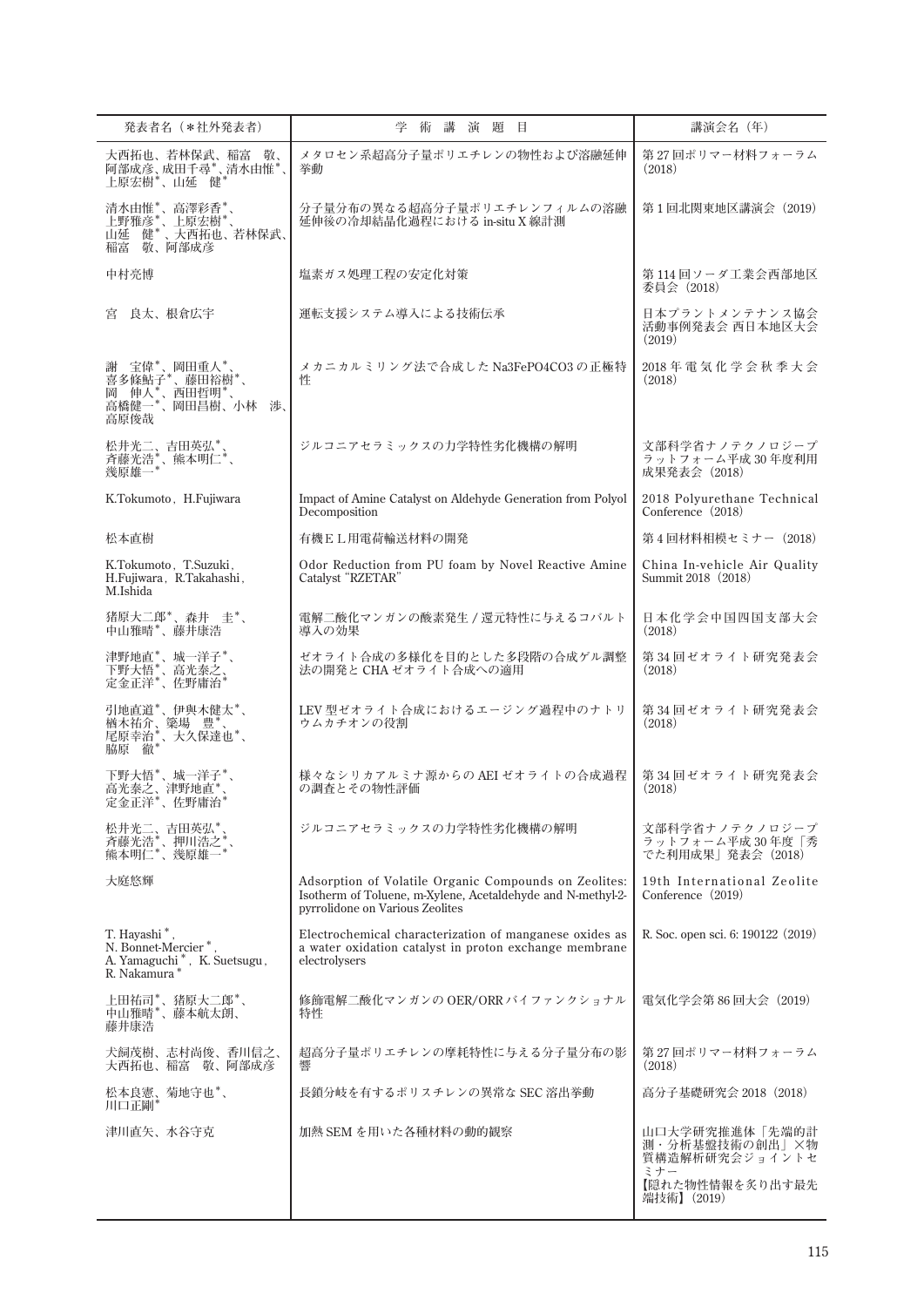| 発表者名 (*社外発表者)                                         | 学<br>講<br>演 題<br>目<br>術                                                    | 講演会名 (年)                                                                                                     |
|-------------------------------------------------------|----------------------------------------------------------------------------|--------------------------------------------------------------------------------------------------------------|
| 松本良憲、菊地守也*、<br>川口正剛*                                  | The abnormal elution behavior of long-chain branched<br>polystyrene in SEC | The First International<br>Conference of Polymeric and<br>Organic Materials in Yamagata<br>University (2018) |
| 香川信之                                                  | 液体クロマトグラフィーによる高分子分析                                                        | 第58回高分子分析技術講習会<br>(2019)                                                                                     |
| Y.Matsumoto, M.Kikuchi*, S.Kawaguchi*                 | The abnormal elution behavior of randomly branched<br>polystyrene in SEC   | <b>Advanced Functional Materials</b><br>Congress 2019 (2019)                                                 |
| Y.Matsumoto, M.Kikuchi <sup>*</sup> ,<br>S.Kawaguchi* | 長鎖分岐を有するポリスチレンの異常な SEC 溶出挙動                                                | 第68回高分子学会年次大会<br>(2019)                                                                                      |
| 松本良憲                                                  | GPC と光散乱の基礎と応用                                                             | 東ソー分析センター第14回分析<br>技術セミナー(2019)                                                                              |
| 志村尚俊                                                  | 接触角測定による表面の評価                                                              | ゴム協会東海支部月例講演会<br>(2019)                                                                                      |
| 岸脇雅人                                                  | 化学分解前処理を用いたポリマーの組成分析                                                       | ケミカルマテリアル Japan2019<br>(2019)                                                                                |
| 横山祐介、谷本典之、<br>高尾敏文'                                   | MALDI-TOFMS インソース分解によるヒト IgG Fab 領域の<br>N 末端アミノ酸配列解析                       | 第41回日本分子生物学会年会<br>(2018)                                                                                     |
| 大林信明                                                  | 高磁場 NMR による材料解析                                                            | 第190回周南コンビナート分析<br>研究会 (2019)                                                                                |
| 横山祐介、榎本愛子、櫻井<br>萌、<br>谷本典之                            | FcR- Ⅲ A 分取カラムを用いた抗体医薬品の分離と N 型糖鎖<br>構造解析                                  | 第19回日本蛋白質科学会年会<br>(2019)                                                                                     |
| 横山祐介、榎本愛子、櫻井<br>萌、<br>谷本典之                            | FcR- Ⅱ A 分取カラムを用いた抗体医薬品の分離と N 型糖鎖<br>解析                                    | 第79回分析化学討論会 (2019)                                                                                           |
| 田中孝、真木勇太*、梶原康宏*、<br>谷本典之                              | スパースモデリングによる N- 結合型糖鎖構造解析技術の高<br>度化                                        | 第92回日本生化学会大会(2019)                                                                                           |
| 榎本愛子、横山祐介、櫻井 萌、<br>谷本典之                               | FcR- Ⅲ A 分取カラムを用いた抗体医薬品の分離と N 型糖鎖<br>構造解析                                  | 第92回日本生化学会大会(2019)                                                                                           |
| 高取永一                                                  | プラスチック材料の劣化現象の物性と分析                                                        | 18-5 ポリマーフロンティア 21<br>(2019)                                                                                 |
| 高取永一                                                  | 高分子系材料の分子量・分子量分布と材料特性の関係                                                   | 一般社団法人日本接着学会関西<br>支部講演会 (2019)                                                                               |
| 高取永一                                                  | ゴムの試験 (分析)                                                                 | 一般社団法人日本ゴム協会東海<br>支部 2019年度 ゴム技術入門講<br>座 (2019)                                                              |
| 高取永一                                                  | プラスチックのマテリアルリサイクルに向けた物性分析~<br>GPC 分析を原点として~                                | 2019年 第49回繊維学会夏季セ<br>$\ddot{z}$ + $-$ (2019)                                                                 |
| 青木裕亮*、荒川 優*、<br>葛生 (忡*、杉山雄哉*、<br>堀越秀春、堀井直宏*           | 接合したシリカガラス間の OH 基拡散に対する理論解の<br>フィッティングによる OH 基の拡散係数決定                      | 平成 30 年度 応用物理学会 北<br>陸・信越支部学術講演会 (2018)                                                                      |
| 杉山雄哉*、青木裕亮*、<br>葛生 伸*、堀越秀春、<br>堀井直宏*                  | 接合したシリカガラス間の OH 基拡散解析方法の改良                                                 | 平成 30 年度 応用物理学会 北<br>陸・信越支部学術講演会 (2018)                                                                      |
| 春木晶尋*、田中裕規*、<br>南保健斗*、葛生 伸*、<br>堀越秀春                  | 溶融石英ガラスのX線誘起吸収帯の時間依存                                                       | 平成 30年度 応用物理学会 北<br>陸・信越支部学術講演会 (2018)                                                                       |
| 田中裕規*、春木晶尋*、<br>南保健斗*、葛生 伸*、<br>堀越秀春                  | 溶融石英ガラスのX線誘起吸収帯強度の深さ依存性                                                    | 平成 30 年度 応用物理学会 北<br>陸・信越支部学術講演会 (2018)                                                                      |
| 南保健斗*、春木晶尋*、<br>田中裕規*、葛生 伸*、<br>堀越秀春                  | 溶融石英ガラスの光吸収強度変動の原因                                                         | 平成 30年度 応用物理学会 北<br>陸・信越支部学術講演会 (2018)                                                                       |
| 葛生 伸*、堀井直宏*、<br>堀越秀春                                  | 食塩粒によるシリカガラスの失透Ⅰ~失透過程の解析~                                                  | 第 66 回応用物理学会春季学術講<br>演会 (2019)                                                                               |
| 堀井直宏*、葛生 伸*、<br>堀越秀春                                  | 食塩粒によるシリカガラスの失透Ⅱ~失透のモデル~                                                   | 第66回応用物理学会春季学術講<br>演会 (2019)                                                                                 |